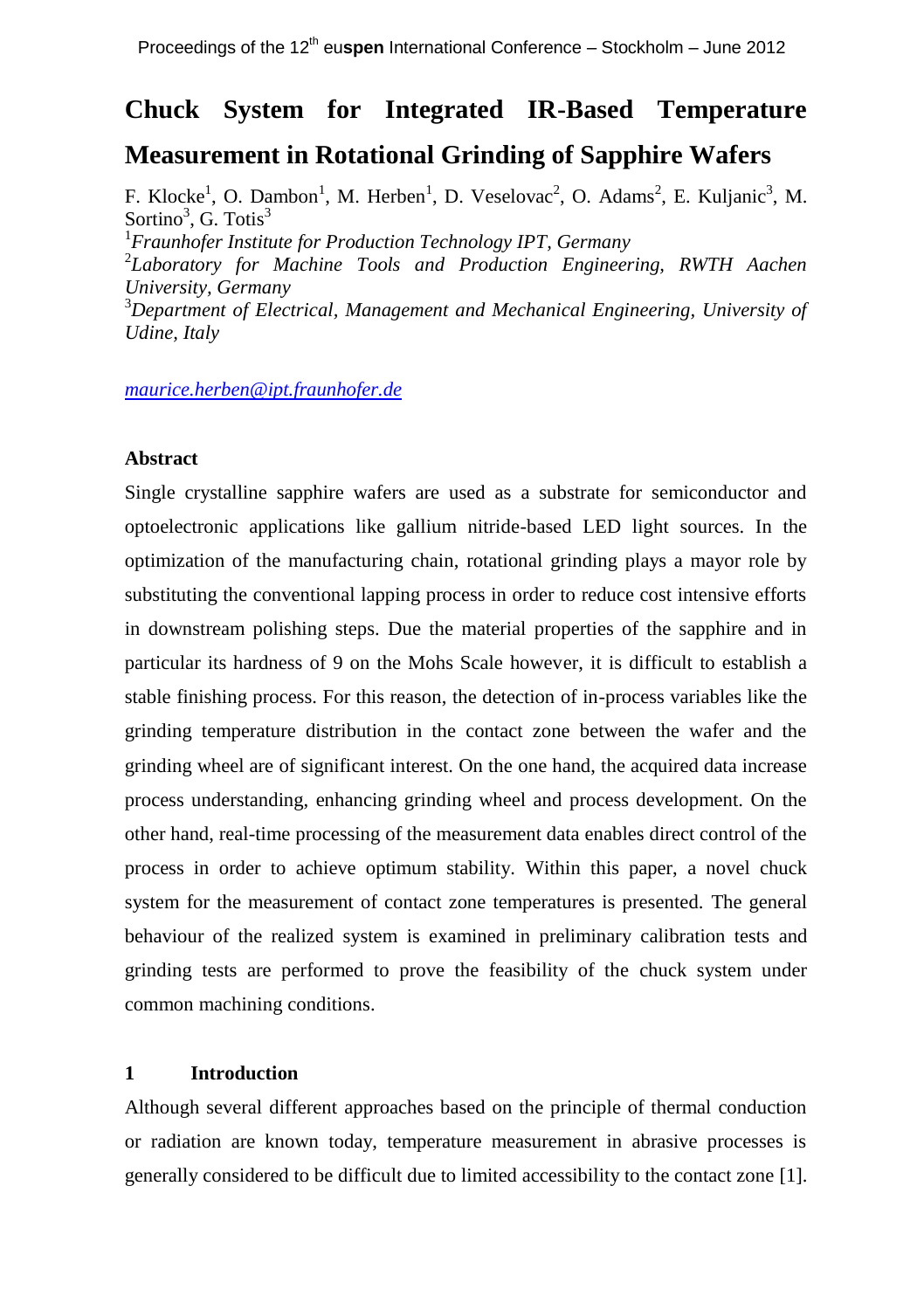The tool or work piece sided integration of thermocouples and sensors or fibre optics for infrared (IR) detection require high installation efforts [2]. In addition, these approaches are often limited to a measurement only close to the contact zone. IRthermography and pyrometry basically offer the advantage of contactless analysis. A direct view into the contact zone is, however, obscured by the grinding wheel or the work piece. In addition, the view onto the areas adjoining the contact zone is hindered by the use of coolant [3].

#### **2 Developed chuck system**

The developed chuck system presented in this paper is principally based on a measurement setup introduced by Pähler [3]. It offers an innovative solution to the difficulties mentioned above by exploiting the optical properties of the sapphire substrate. Not only does the substrate appear transparent to visible light, it also offers excellent IR-transmissivity for wavelengths below 5 µm. Hence, the infrared radiation emitted in the contact zone between the grinding layer and the wafer is able to pass through the substrate material, making it detectible on the backside of the wafer. A schematic diagram of the measurement setup and its possible extension towards a temperature based closed loop control system is presented in Figure 1.



Figure 1: Schematic diagram of the temperature measurement and control system

Following this principle, the core element of the chuck system, a 4" IR-transparent vacuum chuck made of single crystalline sapphire, was developed. Mounted on a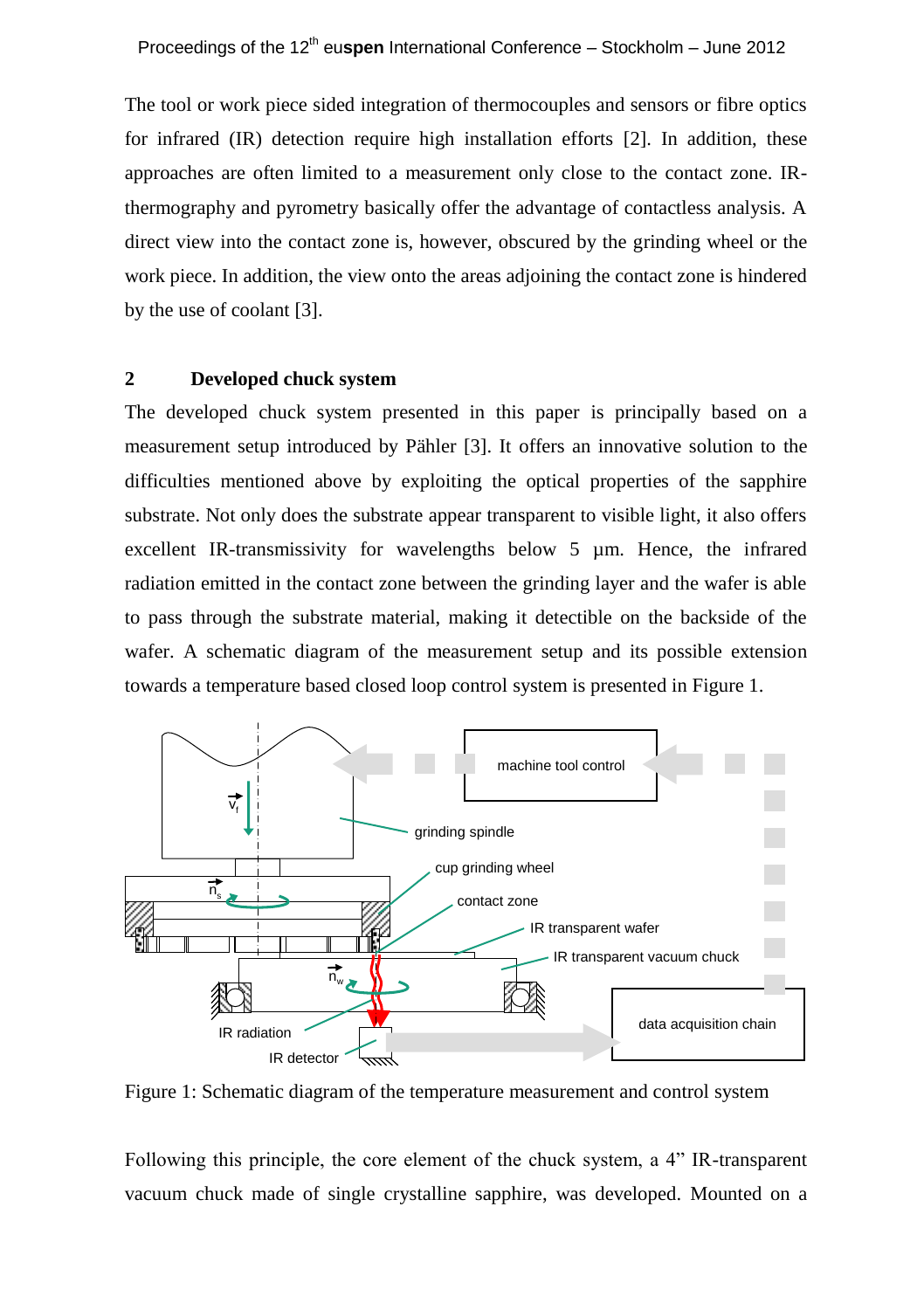hollow spindle, the chuck offers free IR-optical access to the entire wafer surface. In this way, three single-colour pyrometers installed at the rear end of the spindle are able to measure grinding temperatures down to room temperature in any preferred position on the wafer. The realised system is presented in figure 2.



Figure 2: Realised wafer chuck system

The new chuck system is designed in such a way, that its primary functions like clamping and rotating the wafer remain unchanged. This prevents the grinding process from being affected by the superimposed measurement function. The outer dimensions of the chuck system correspond to those of a standard system applied in a commercially available grinder in order to ensure their interchangeability.

#### **3 System calibration and first grinding tests**

In order to determine temperatures from the detected IR radiation directly, the emissivity coefficient  $\varepsilon$  of the examined body must be set on the pyrometers. For the examined grinding layer, this parameter is unknown. In addition, the vacuum chuck as well as the wafer act like a filter, depending on their geometrical and surface properties. In order to consider all of these effects, system calibration was performed by determining calibration curves for a variety of configurations. The calibration curves describe the relation between the measured temperature value  $T_{\text{pvr}}$  for  $\varepsilon = 1$ and the real grinding layer temperature detected by a thermocouple attached to it.

First grinding tests were performed in order to analyse the general behaviour of the chuck system. As the sample measurement in figure 3 shows, the pyrometer signals